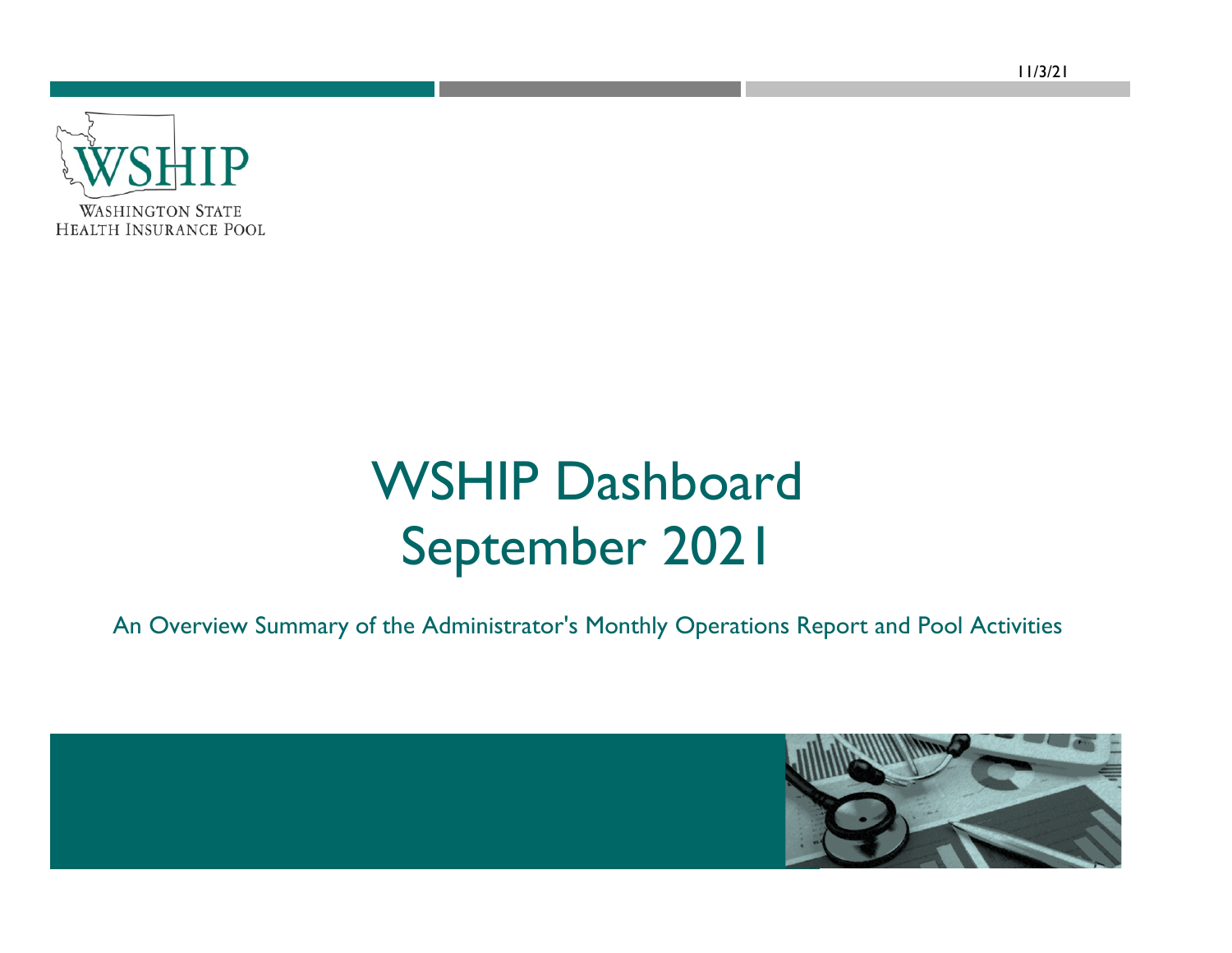**WASHINGTON STATE** 

### Enrollment Summary



| <b>Individuals</b>      | $Sep-20$        | $Oct-20$               | <b>Nov-20</b>   | <b>Dec-20</b> | $Jan-21$             | Feb-21          | Mar-21               | Apr-21    | $May-21$  | $ un-2 $             | $Jul-21$ | Aug-21    | $Sep-21$                      |
|-------------------------|-----------------|------------------------|-----------------|---------------|----------------------|-----------------|----------------------|-----------|-----------|----------------------|----------|-----------|-------------------------------|
| <b>Total Enrollment</b> | 1341            | 1344                   | 1337            | 1341          | 1311                 | 1309            | 1285                 | 1268      | 1247      | 1239                 | 1224     | 1173      | 1143                          |
| 3rd Party Sponsorship   |                 | $ 838(63%) $ 903 (67%) | 847(63%)        |               | $848(63%)$ 852 (64%) |                 | $842(64%)$ 842 (64%) | 828(64%)  |           | $813(64%)$ 792 (64%) |          |           | 787 (64%) 776 (63%) 711 (62%) |
| Non-Medicare            | 152(76%)        | 155 (78%)              | 150(77%)        | 150(77%)      | 152(77%)             | 148(77%)        | 148(77%)             | 146 (77%) | 146(77%)  | 145(77%)             | 145(77%) | 144 (77%) | 137 (77%)                     |
| <b>EHIP</b>             | 32              | 132                    | 130             | 30            | 32                   | 128             | 128                  | 127       | 127       | 126                  | 126      | 25        | 123                           |
| Other (Mostly AKF)      | 20 <sup>1</sup> | 23                     | 20 <sup>1</sup> | 20            | 20 <sup>1</sup>      | 20 <sub>l</sub> | 20                   | 9         | 9         | 9                    | 19       | 9         | 4                             |
|                         |                 |                        |                 |               |                      |                 |                      |           |           |                      |          |           |                               |
| Medicare (Mostly AKF)   | 686 (60%)       | 748 (65%)              | 697(61%)        | 698(61%)      | 700 (61%)            | 694(62%)        | 694(62%)             | 682(62%)  | 667 (62%) | 647(61%)             | 642(61%) | 632(61%)  | 574 (60%)                     |



#### **Medicare Member Profile**

Average Age: 61 Gender: Female 41% Male 59%Top Diagnosis: Kidney & Urinary Disease

#### **Non-Medicare Member Profile**

Average Age: 46 Gender: Female 30% Male 70%Top Diagnosis: HIV / AIDS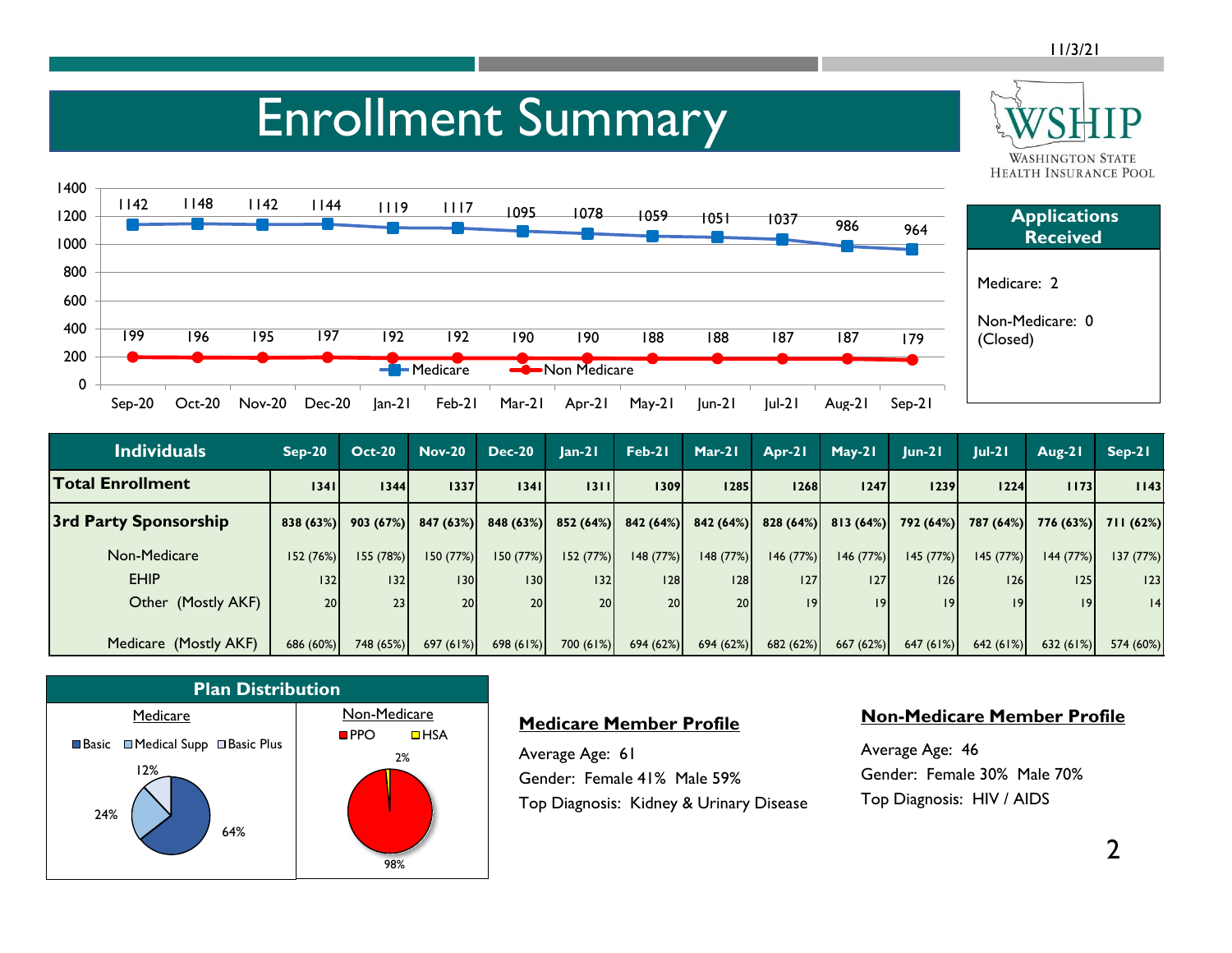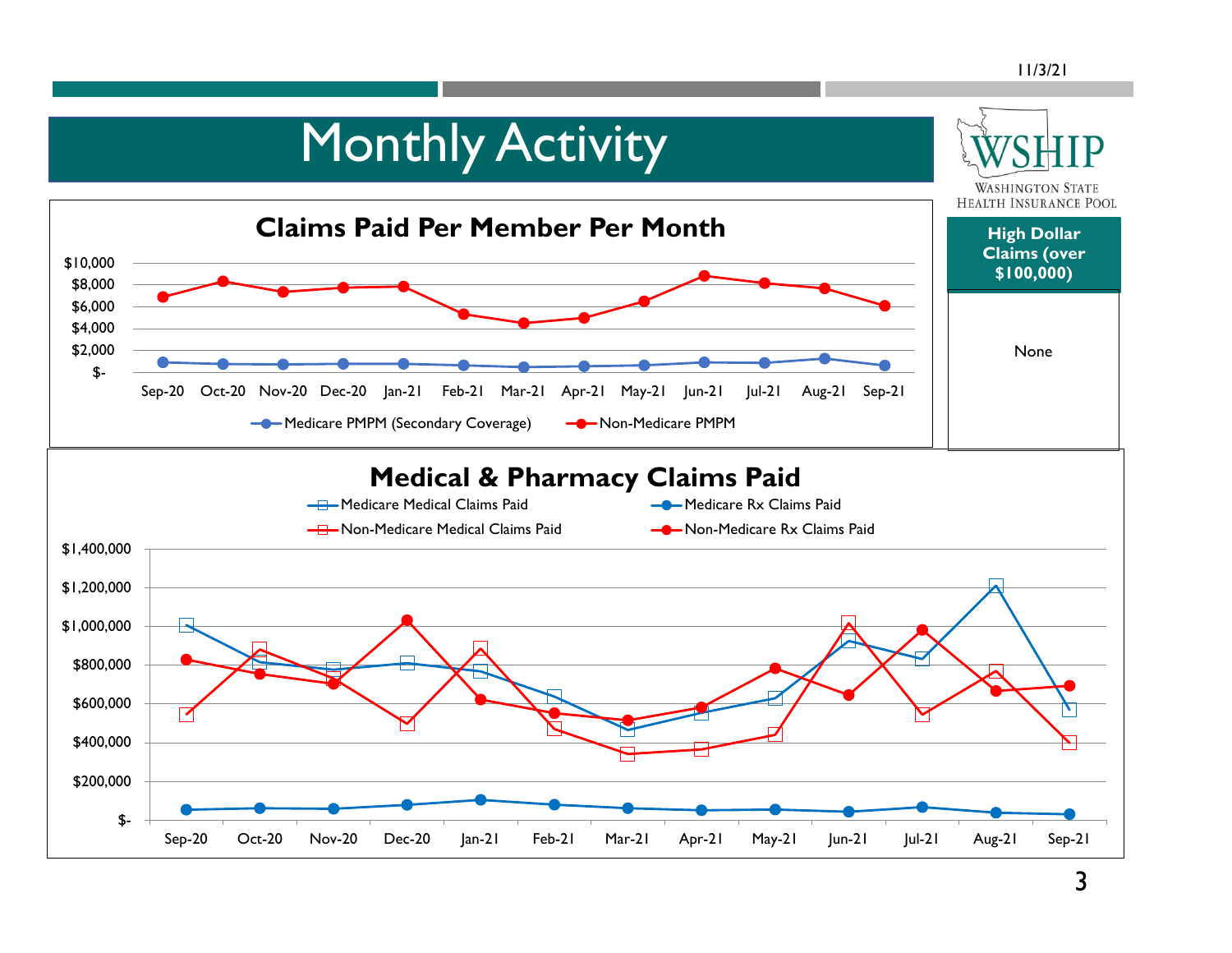# Monthly Activity



### **Service Levels**

| <b>Metric</b>                     |               |               |               | Sep-20   Oct-20   Nov-20   Dec-20   Jan-21   Feb-21   Mar-21   Apr-21   May-21   Jun-21   Jul-21 |               |               |               |               |               |               |               | $\sqrt{$ Aug-21   Sep-21 |               |
|-----------------------------------|---------------|---------------|---------------|--------------------------------------------------------------------------------------------------|---------------|---------------|---------------|---------------|---------------|---------------|---------------|--------------------------|---------------|
| <b>Customer Service:</b>          |               |               |               |                                                                                                  |               |               |               |               |               |               |               |                          |               |
| Average Calls per Day             | 28            | 26            | 29            | 33                                                                                               | 32            | 25            | 23            | 24            | 23            | 36            | 32            | 25                       | 25            |
| Speed of Answer (Standard 60 Sec) | 39            | 42            | 40            | 80                                                                                               | 103           | $ $ $ $ 8     | 157           | 94            | 56            | 67            | 57            | 53                       | 48            |
| Top Call Reason                   | <b>Status</b> | <b>Status</b> | <b>Status</b> | <b>Status</b>                                                                                    | <b>Status</b> | <b>Status</b> | <b>Status</b> | <b>Status</b> | <b>Status</b> | <b>Status</b> | <b>Status</b> | <b>Status</b>            | <b>Status</b> |
|                                   |               |               |               |                                                                                                  |               |               |               |               |               |               |               |                          |               |
| <b>Claims:</b>                    |               |               |               |                                                                                                  |               |               |               |               |               |               |               |                          |               |
| <b>Claims Processing Accuracy</b> | 99.4%         | 99.4%         | 99.4%         | 100.0%                                                                                           | 99.1%         | 99.1%         | 98.8%         | 100.0%        | 98.8%         | 99.0%         | 99.6%         | 99.6%                    | 99.3%         |
| (Standard 97%)                    |               |               |               |                                                                                                  |               |               |               |               |               |               |               |                          |               |
| 30-Day Clean Claims Processing    | 100.0%        | 100.0%        | 100.0%        | 100.0%                                                                                           | 100.0%        | 100.0%        | 100.0%        | 100.0%        | 100.0%        | 100.0%        | 100.0%        | 100.0%                   | 100.0%        |
| (Standard 100%)                   |               |               |               |                                                                                                  |               |               |               |               |               |               |               |                          |               |